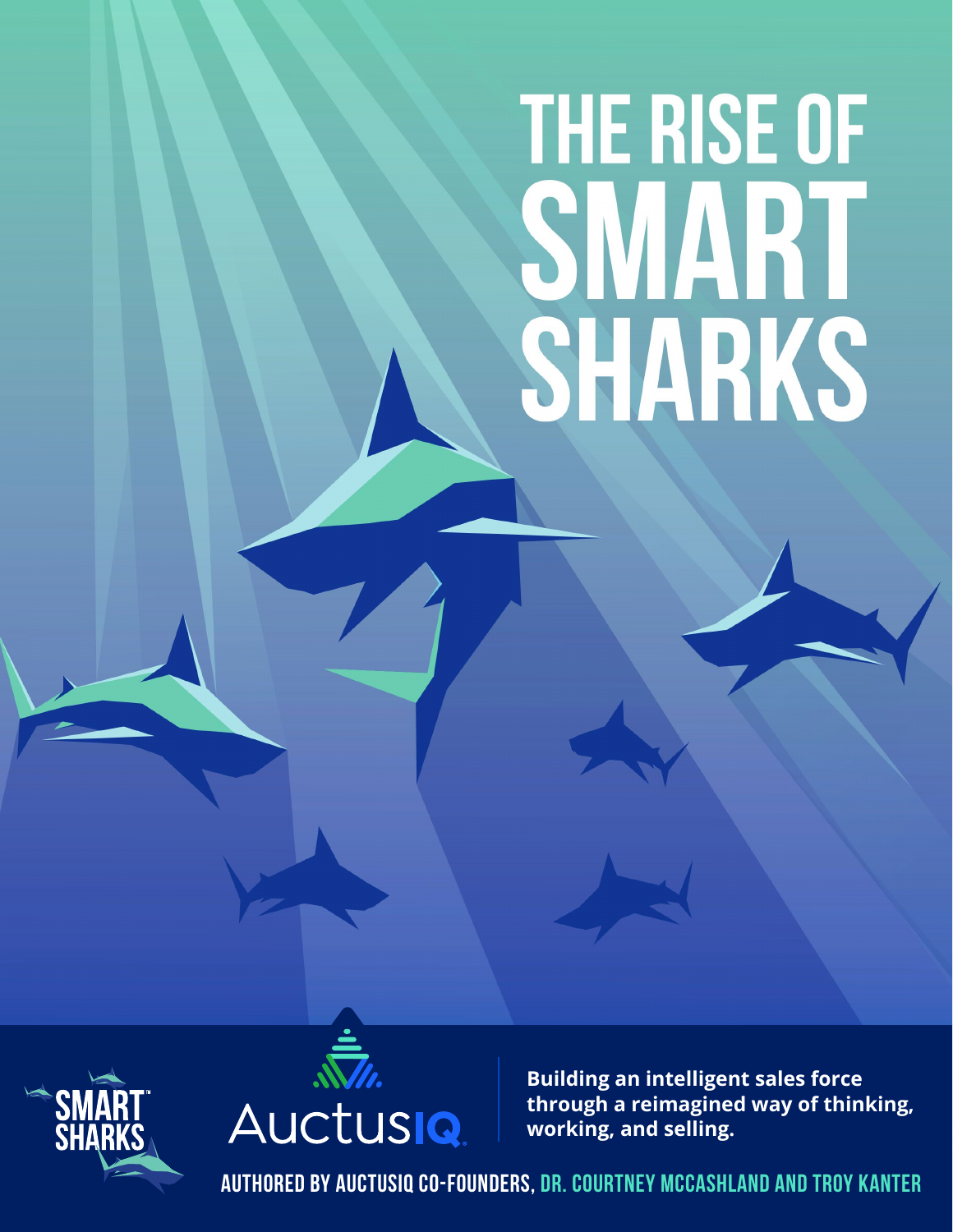

Of all the sharks swimming in the ocean, great white sharks are deemed the most intelligent. Before they strike, they analyze their environment, their prey's behavior and their success rate. (Yes, they deftly take into account their success rate.) They understand time and space, and have been observed swimming around bait for a long time in order to study the situation. They can even tell how invisible they will be by the position of the sun over the ocean. They're the epitome of smart sharks.



**and intuition-based selling to data-driven selling: merging their sales process, applications, data and analytics into a single operational practice.**

Today's sales force has a lot to learn from these shrewd swimmers. Sellers want to be smart sharks, but they continue to approach selling in an antiquated way, doing the same things day in and day out, spinning their wheels, hindering growth and remaining dumb sharks. They dive, head first, into the feeding frenzy, getting scraps here and there without any substantial sales. So what does it take to turn hungry sellers into successful sellers? It starts with a new way for organizations to think about their sales force that incorporates a breakthrough methodology housed on a platform that uses real-time data to deliver a customized road map that outlines the exact steps needed to close the deal and reach success — no guessing, no wasted efforts and no frustrating outcomes.

### **Times have changed. So why hasn't the sales force?**

What we're about to say isn't groundbreaking, but it warrants repeating: Selling isn't what it used to be. Today's buyers are smarter, more elusive, and even more skeptical than in the past. The products and services being sold are less differentiated and more sophisticated than ever, making it challenging for buyers, armed with smart devices and a WIFI connection, to know which products will truly meet their needs.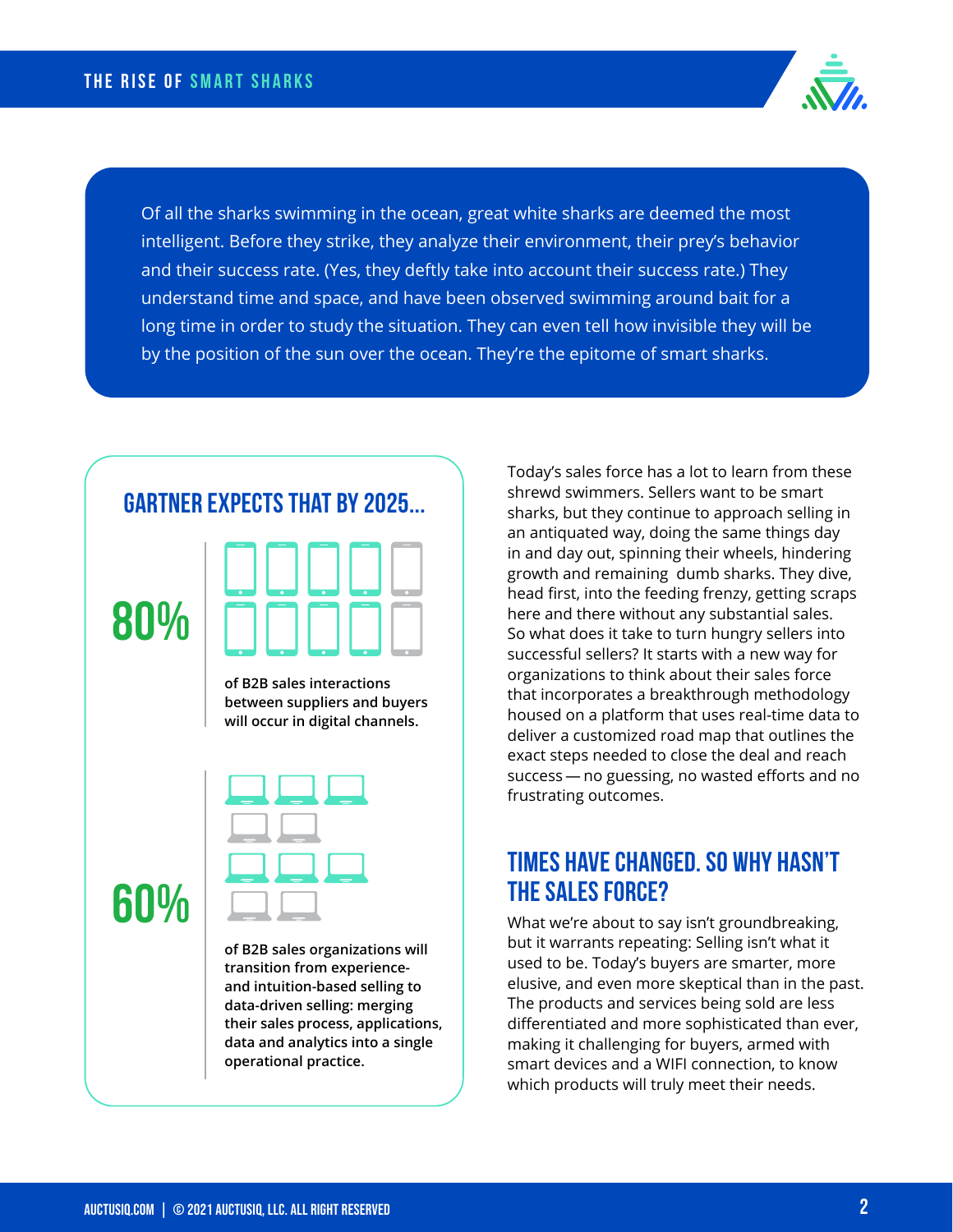The selling tactics that used to work in the past have become outdated, futile efforts leaving sellers feeling defeated, and CEOs and sales managers frustrated. For sellers to succeed, there needs to be a fundamental change in how top management views the sales team and how the sales team views selling. Only then can there be a seismic shift in the success of the team and the companies they serve.

### **Smart Vision Leads to Smart Sharks.**

Up until now, there have been various services and programs that promise to increase a sales force's success. Organizations invest in them, one by one, hoping it will be the magic bullet that drives growth, only to find them lacking in various functionalities and components, falling short of expectations. That's because they're all separate solutions that focus on only one aspect or another of selling, whether that's training, enablement or deal strategy. You can't have one without the other two.

At the moment, businesses want their CRMs to perform in ways they're not designed to do—support internal coaching, predict successes and increase performance. We also can't ignore the fact that their sales force is following the same tired sales playbook that feels more comfortable than effective. If you're doing the same things day in and day out without seeing positive results, you will never experience exponential growth. Ever.



*99.firms.com*

For sharks to become smart, they need a smart tool and an even smarter way of conducting sales. They need company silos to be torn down and leaders to view the sales department as an important added value to their customers. Intelligent solutions are centered around algorithms, deep insights and artificial intelligence that deliver precision and accuracy like we've never seen. Working with a cutting edge platform that provides real-time data, predicts outcomes, prescribes relevant actions and reinforces talent is the foundation on which to build an intelligent sales force.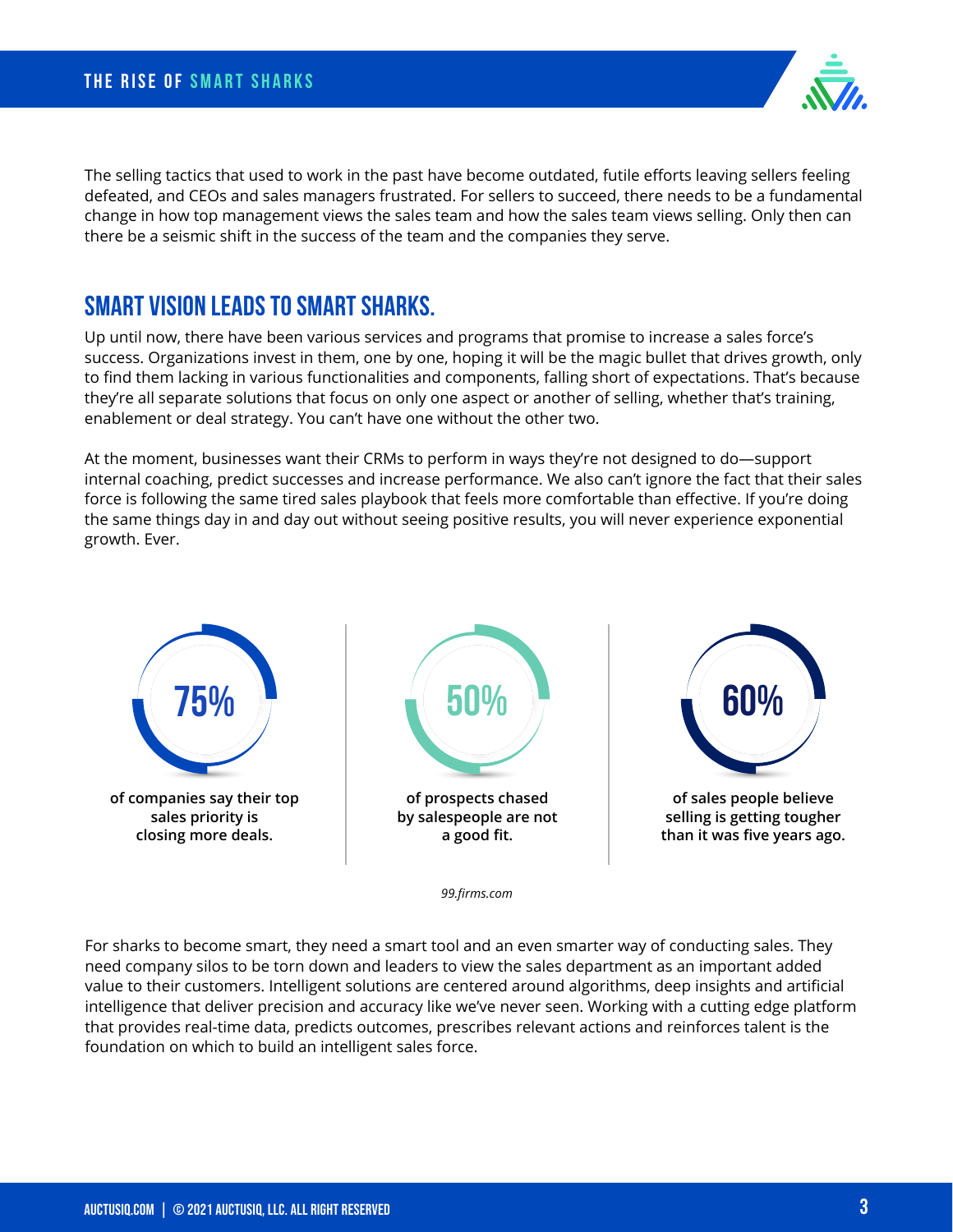

### **The Science Behind Success.**

The use of data to drive sales has always been a large part of the sales community. After all, who doesn't like to be armed with compelling information that can guide deals? But the data at a seller's disposal is a combination of past experiences, hunches and best guesses. It's like playing darts while blindfolded and still



believing you're going to hit the bullseye. The inaccurate numbers produced by this flawed data result in forecasts that are continuously wrong, which places the business in a situation of poor assumptions of growth and revenue. That's not how to run a smart business, or any business for that matter.

The AuctusIQ platform delivers real-time data proven to increase an organization's and its sales force's level of intelligence. The integrated platform is designed to work with your existing CRM's data to measure results, deliver feedback and track improvements. Part of its accuracy is in how it evaluates a company's *GrowthIQ* by tracking its *TalentIQ*, *CoachingIQ* and *DealIQ*. The science behind it comes from more than 25 years of performancebased data analytics and benchmark information to accurately predict success and prescribe customized strategies to drive sales. Knowing how smart you are can only help you get smarter.

### **Boost Your Talent Intelligence**

Common sense tells us that hiring the smartest sellers, in turn, makes the sales force smarter. This is only partially true. Recruiting a superstar from a competitor seems like a win, but if that superstar is arrogant, uncoachable and stuck in his or her ways, then you're looking at a real loss. You also need to consider that even the best sellers don't produce immediately, so if your new hire is a mismatched fit, the time you invest in attracting, onboarding and coaching will be lost, or worse, your investment can become an advantage to the guy down the street.

So how can a business know if a candidate has the "right stuff" and is the right personality for the organization?

First, businesses have to know what defines a good fit for them. They must have key insights into what individuals are like at their very best—what inherent talent, skills, and experiences make the right recipe for success.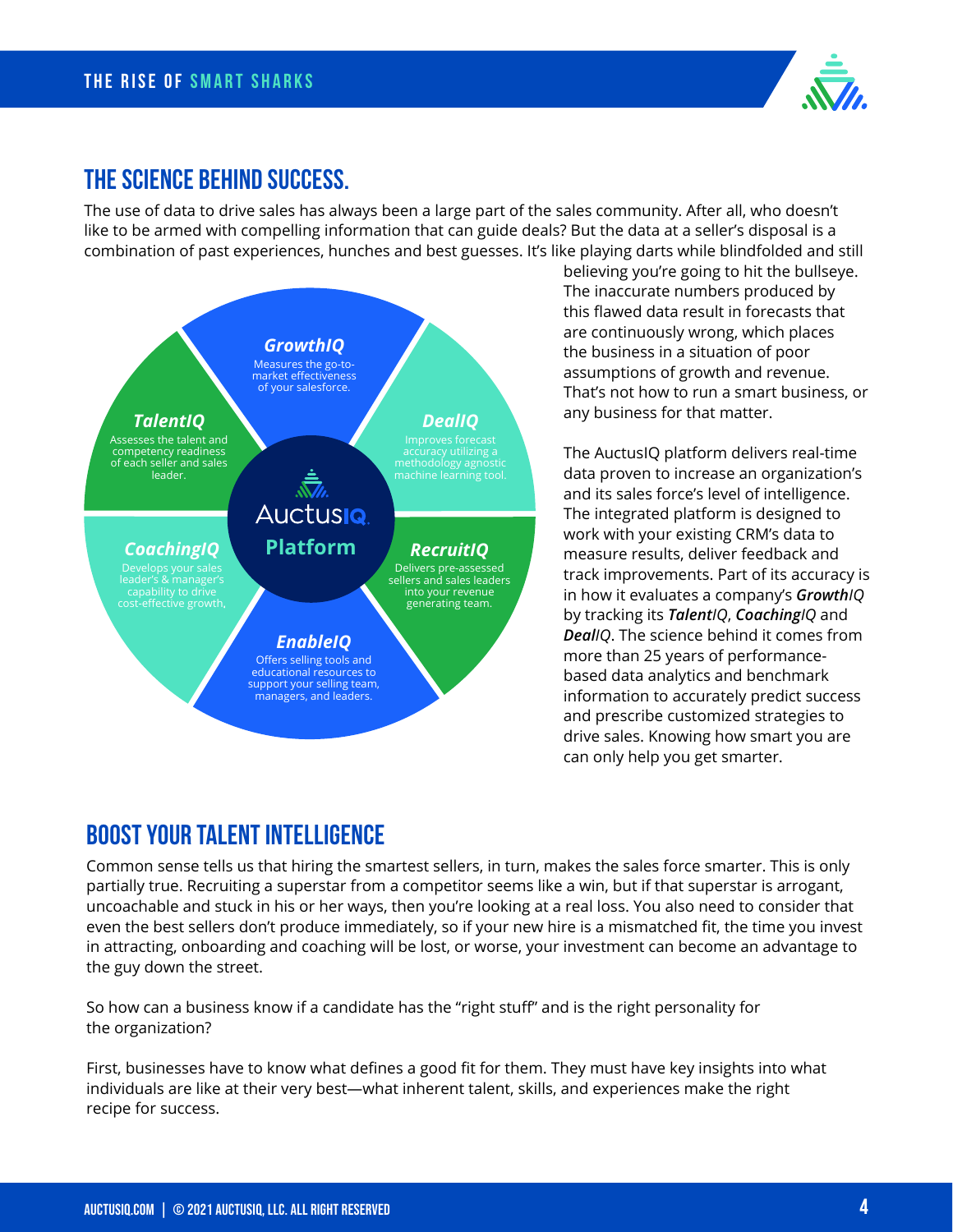### **the rise of Smart Sharks**







If the answer to any of these questions is "No," or "I Don't Know," and you want to improve your sales force results, stop the process and find an assessment system to accurately evaluate the match to the target role at your company.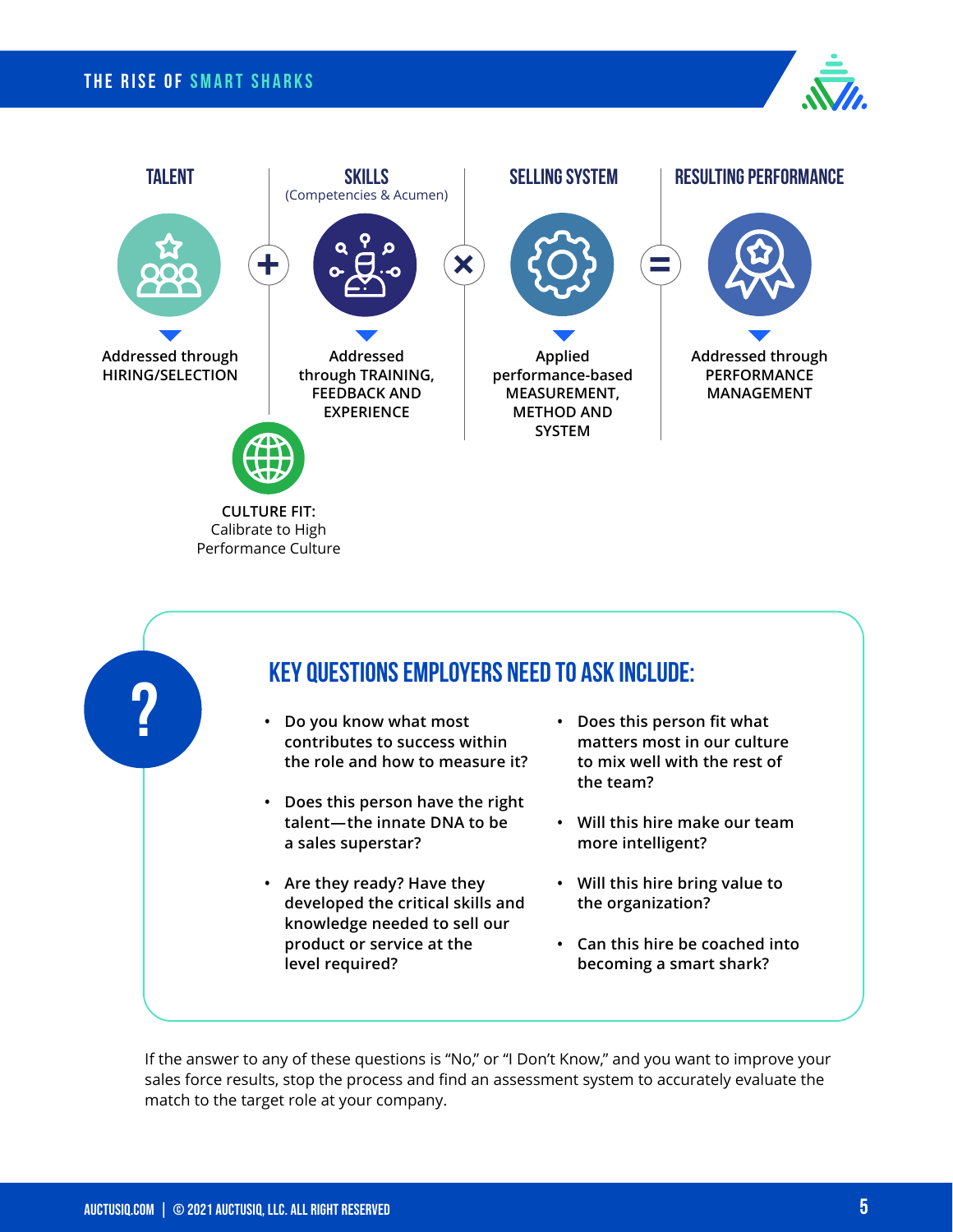Let us explain. Below are two studies that compared the sales results of Strong Match candidates and Weak Match candidates evaluated on the *TalentIQ* Complex Seller Profile. Empirical studies show that you're fighting an uphill battle when you hire Weak Match candidates. Any sales force with a large proportion of Weak Match candidates will most likely lose against a competitor with greater talent market share.

## **Study #1: Complex Seller Role: Sample Size = 107**



We've put science and intelligence behind our *TalentIQ* solution to go beyond a traditional behavioral and talent-only assessment, to present a proven method to source, select, train and develop an intelligent sales force.

By asking the right questions and applying the AuctusIQ match analytics, you're measuring all the things that matter most to performance and you can distinguish between the best and the worst sharks for your organization.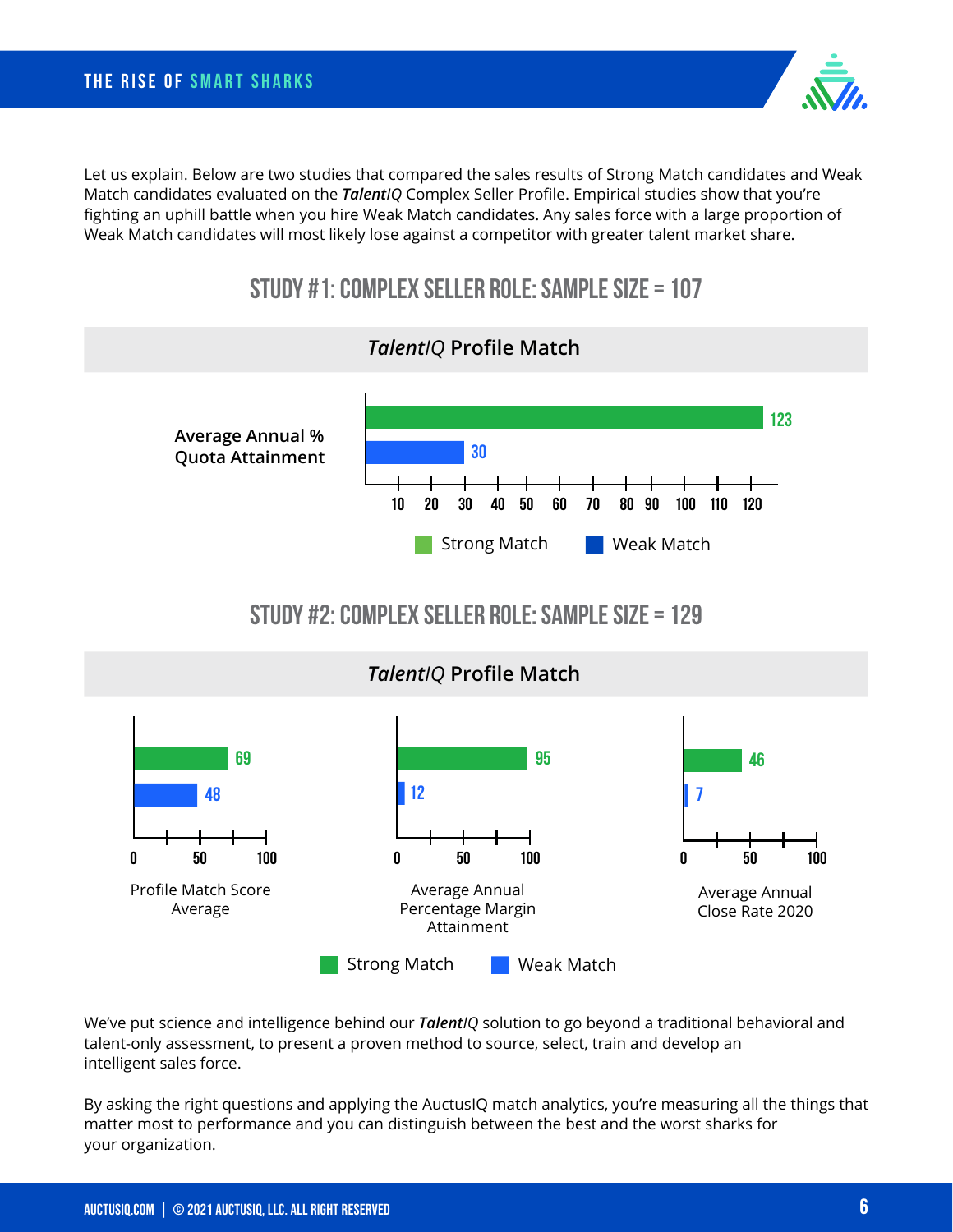

### **Improve Your Coaching Intelligence**

The reality is that most sales leaders never received the proper training to become effective managers. They don't have the know-how and tools to help them coach and grow their teams while improving wins. What they need to know is very simple, yet highly effective.



Developing people begins with identifying each team member's talent, knowing how to help them build on their competencies, and managing them effectively so they can increase their performance. We're not talking in just single increments, but weekly, monthly and quarterly performance increases with measured results throughout.

Regular, sustained coaching is one of the most important practices sales leaders can do for their teams. Even the most talented salespeople need to be coached. Too often, it's thought that the "best sellers'' already know everything. What more can they learn? Think about it this way, throwing a four-star athlete on the field without any guidance, technique or a playbook will not result in a win. Same holds true for your superstars.

The most effective sales teams are those that create business value throughout the sales process. But they will never get there if they don't have an effective feedback loop with data and insights that reveal their strengths and weaknesses. They also need to be open to learning modernized, proven techniques that work and drive performance. Each seller needs to understand how their results are measured, and what they can do to continue to improve.

> **But here's the thing, coaching isn't a one-size-fits-all endeavor. Having predictive analytics of each seller's high-impact talents and skills informs leaders on the right coaching style that leverages strengths and develops skills and strategies to mitigate the gaps that inhibit seller success.**

The AuctusIQ performance coaching process (*CoachingIQ*) and technology guides sales leaders through the daily dialog, rhythms, actions and cadences that convert the potential of each seller into elite sales performers. It's a simple, effective way to turn your average shark into a smart shark.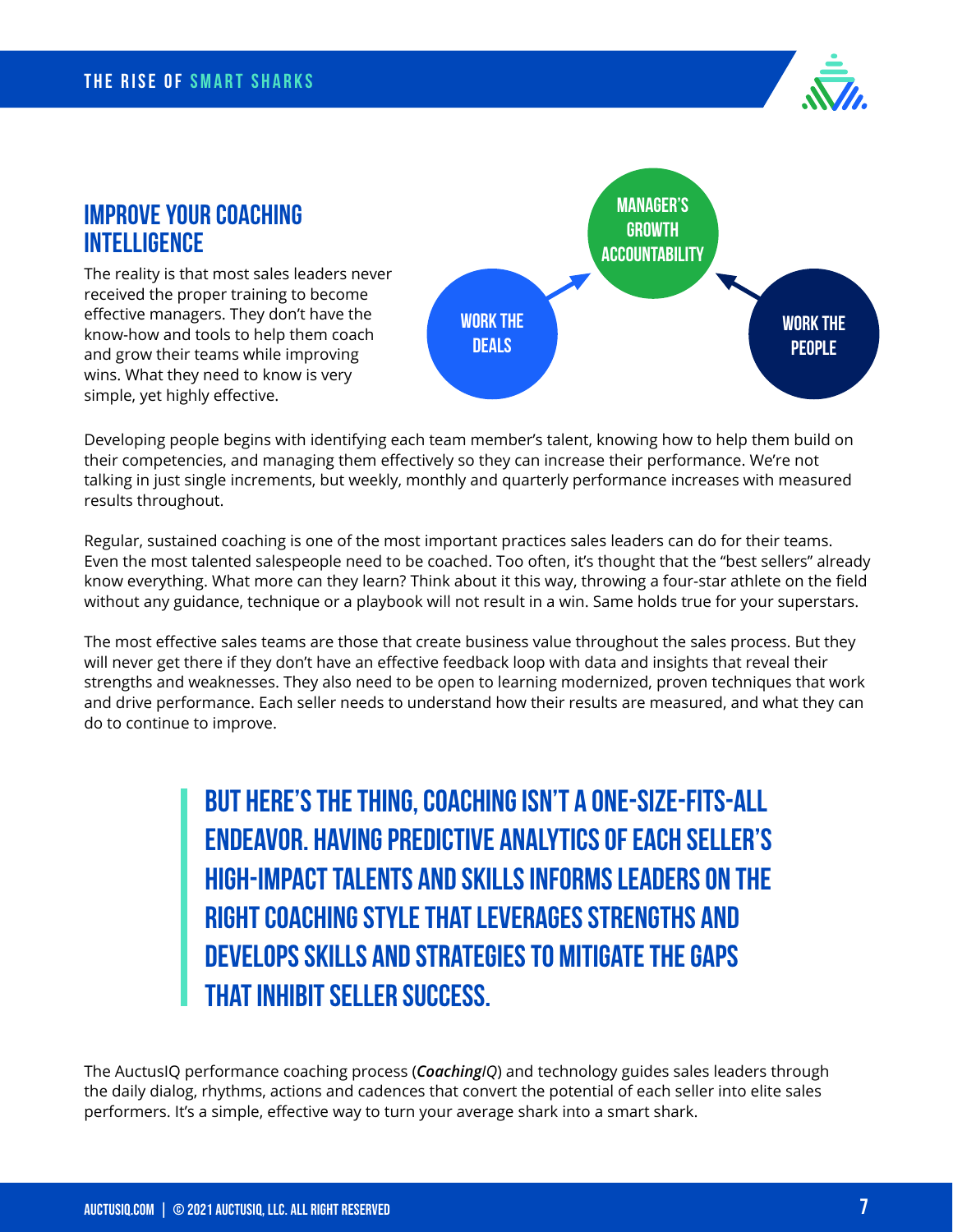

### **Enhance Your Deal Intelligence**

The old adage, "deals close on the golf course" is a thing of the past. It's no longer only about creating a personal relationship with your buyer. Buyers don't want a seller. They demand an advisor. They want the added value and consultation with their business to be so great that they would pay for it.

Nowadays, there are more buyers and influencers in the sales process, deals take longer, and revenue is slowed. 2020's turbulence and uncertainty only accelerated the complexity of deals. There are no lowered expectations or middle ground — it's high value or nothing.

In a world of "transactional sales," buyers want two options:

- **1)** Let me transact on my own and self-serve my needs
- **2)** Let me interact with a trusted advisor who will add value to the buying process, the solution and my business.

Behind the scenes, sales leaders must guide sellers as they work through deals while ensuring buyers are being educated. Sellers need to be taught, supported and led within the parameters of their skills and abilities. Those who lack both will be left behind. Missing anyone of these elements can cause a buyer to walk away.



The Seven Imperatives (utilized in the *DealIQ* solution) outline how to bring the buyer into the conversation, when to listen, and when to ask critical questions that make them think, strategize, and drive you to the win. It takes into account every nook and cranny of every deal; it measures every detail and it uses that information to predict the outcome of everything in your pipeline. This level of deal intelligence will set sales teams apart from the competition.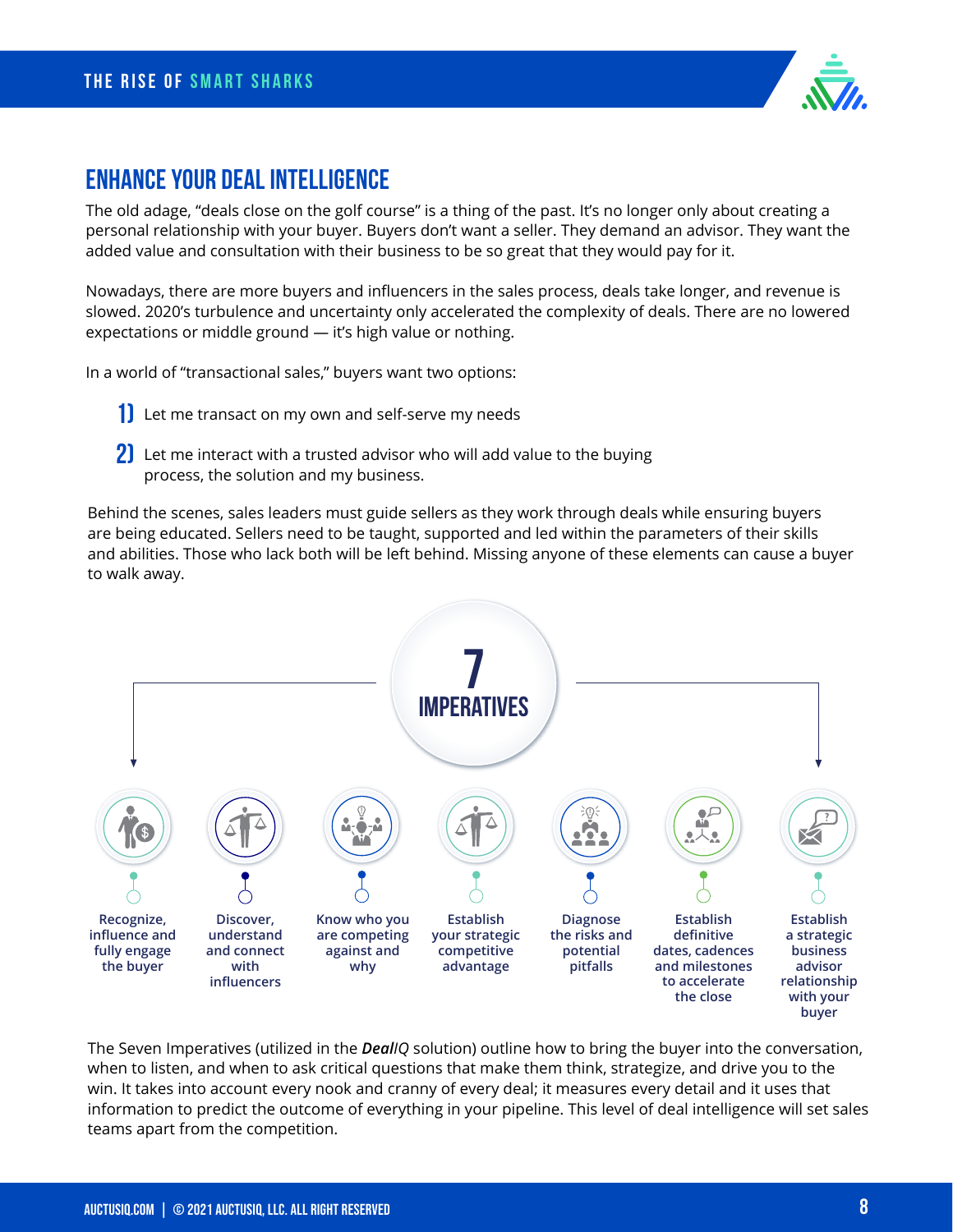

### **Generating Smart Growth**

Once organizations begin to take a data-driven business process approach to hiring, coaching and dealmaking, their *GrowthIQ* will begin to climb and the path to an intelligent sales force will be underway.

Businesses that have already implemented the AuctusIQ platform and raised their *GrowthIQ*, have been able to drive revenue growth upwards of 20, even 30 percent, while dropping their selling costs as much as 20 percent, as shown in the chart below.

| <b>COMPANY</b> | O phenom<br>Preople<br>VC Backed, HCM SaaS<br>software platform.                                                                                                                                                   | Engage <sup>2</sup> Excel<br>PE owned company in<br>a highly competitive                                                                                                                    | <b>XACT DATA DISCOVERY</b><br>Mid-Market tech-enabled<br>service provider in the legal                                                                    |
|----------------|--------------------------------------------------------------------------------------------------------------------------------------------------------------------------------------------------------------------|---------------------------------------------------------------------------------------------------------------------------------------------------------------------------------------------|-----------------------------------------------------------------------------------------------------------------------------------------------------------|
|                |                                                                                                                                                                                                                    | employee engagement,<br>recognition, sales incentive,<br>talent acquisition business.                                                                                                       | process outsourcing space.                                                                                                                                |
| SITUATION      | Early-stage emerging tech<br>innovator. They engaged<br>AuctusIQ to operationalize<br>and scale its sales force.<br>Implemented the entire<br>AuctusIQ Growth Platform<br>for DealIQ, TalentIQ,<br>and Coaching/Q. | First utilized AuctusIQ for<br>deal strategy to lower selling<br>costs and drive revenue.<br>Then, it implemented<br>TalentIQ and CoachingIQ to<br>improve individual<br>seller production. | The company needed a<br>data-driven system that<br>allowed it to scale globally,<br>quickly absorb acquisitions<br>and operationalize<br>the sales force. |
| RESULT         | <b>OVER 10X</b><br>Increase in ARR in less<br>than four years.                                                                                                                                                     | <b>DOUBLED NEW BOOKINGS</b><br>In two years while<br>reducing sales costs by<br>more than 20%.                                                                                              | <b>DOUBLE REVENUE</b><br>In three years while<br>achieving the highest<br>organic growth rates<br>in the industry.                                        |

### **An Intelligent Sales force Comprised Of Smart Sharks**

When a company's competitive edge, strategic advantage and prosperity are bolstered by the performance of its sales force, then that company needs to commit to arming its sales leaders and sales teams with the analytics, data and support they need to succeed. With all of the right tools, strategies and deal components in play, a company's sales force will transform from a group of dumb sharks to great whites — analyzing their environment, assessing the marketplace, employing their skills and closing deals one after the other.